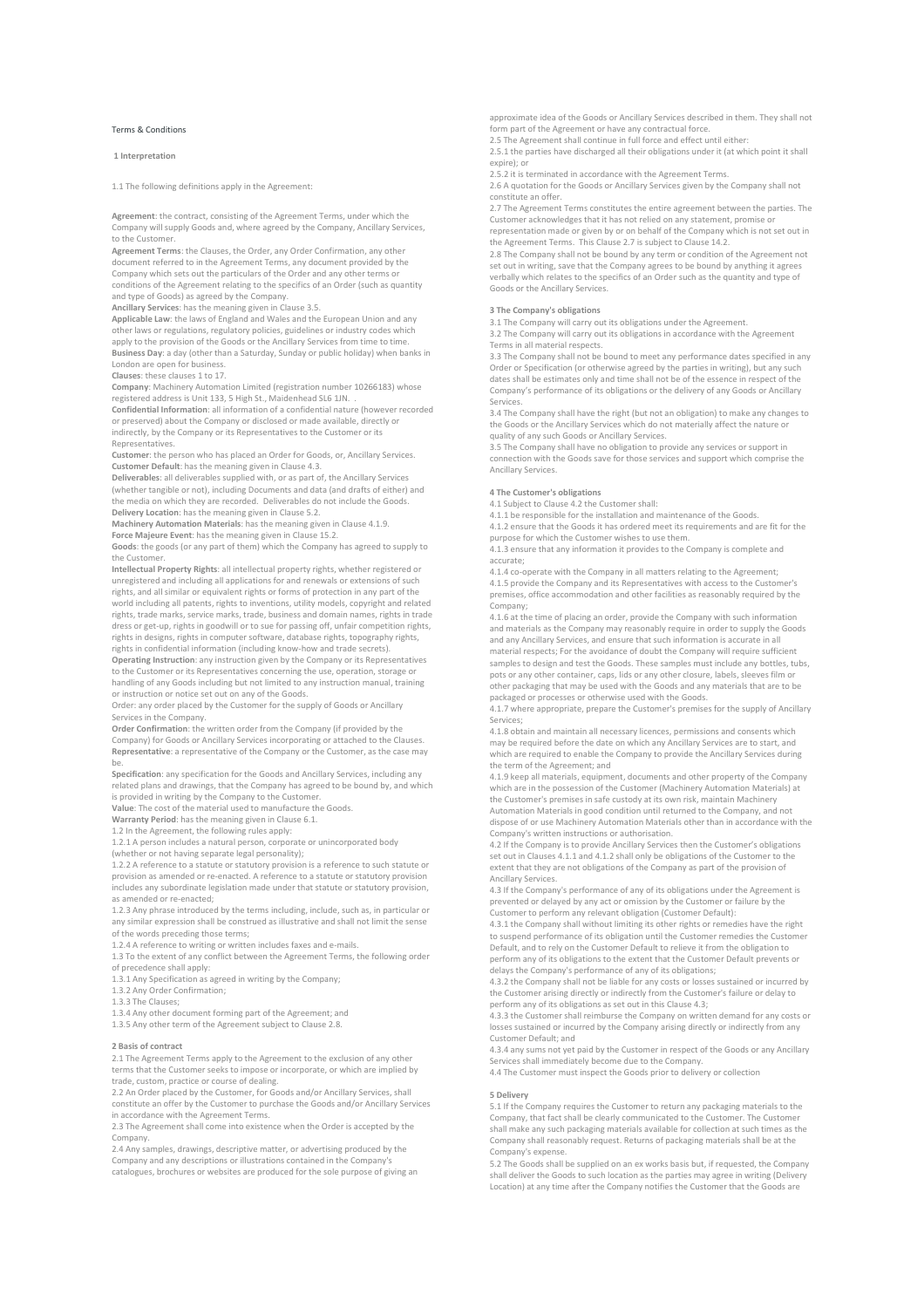ready or at any time on or after a date requested by the Customer (so long as the Goods are ready for delivery).

5.3 Any dates quoted for delivery are approximate only, and the time of delivery is not of the essence. The Company shall not be liable for any delay in delivery of the Goods that is caused by a Force Majeure Event or the Customer's failure to provide the Company with adequate delivery instructions or any other instructions that are relevant to the supply of the Goods.

5.4 If the Company fails to deliver the Goods, its liability shall be limited to the Value of the Goods which the Company failed to deliver. The Company shall have no liability for any failure to deliver the Goods to the extent that such failure is caused by a Force Majeure Event, the Customer's failure to provide the Company with adequate delivery instructions or any other instructions that are relevant to the supply of the Goods, a breach of the Agreement by the Customer or the Customer's

negligence. 5.5 If the Customer fails to take delivery of the Goods, then, except where such failure or delay is caused by a Force Majeure Event or the Company's failure to comply with its obligations under the Agreement:

5.5.1 delivery of the Goods shall be deemed to have been completed at 9.00 am on

the third Business Day after the day on which the Company advised that the Goods were ready; and

5.5.2 the Company shall store the Goods until delivery takes place, and charge the Customer for all related costs and expenses (including insurance).

5.6 If 10 Business Days after the day on which the Company notified the Customer that the Goods were ready for delivery the Customer has not taken delivery of them, the Company may, but shall have no obligation to, resell or otherwise dispose of part or all of the Goods and, after deducting reasonable storage and selling costs, account to the Customer for the Value of the Goods or charge the Customer for any shortfall below the price of the Goods.

5.7 The Company may deliver the Goods by instalments. Any delay in delivery or defect in an instalment shall not entitle the Customer to cancel any other instalment.

### 6 Quality

6.1 The Company warrants that on delivery, and for a period of 12 months from the date of delivery, or such longer period as agreed by the Company in writing, (Warranty Period), the Goods shall:

6.1.1 conform in all material respects with their description as set out in the Agreement;

6.1.2 be free from material defects in design, material and workmanship; and 6.2 Subject to Clause 6.3, if:

6.2.1 the Customer gives notice in writing to the Company during the Warranty Period within a reasonable time of discovery that some or all of the Goods do not comply with the warranty set out in Clause 6.1; and

6.2.2 the Company is given a reasonable opportunity to examine such Goods; and 6.2.3 the Customer (if asked to do so by the Company) returns such Goods to the Company's place of business, the Company shall, at its option, repair or replace the defective Goods, or refund the Value of the defective Goods in full.

6.3 The Company shall not be liable for the failure of the Goods to comply with the

warranty set out in Clause 6.1 in any of the following events:<br>6.3.1 the Customer makes any further use of such Goods after giving notice in accordance with Clause 6.2;

6.3.2 the defect arises because the Customer failed to follow the Company's oral or written instructions as to the storage, commissioning, installation, use and maintenance of the Goods or (if there are none) good trade practice regarding the

same; 6.3.3 the defect arises as a result of the Company following any drawing, design or

Specification supplied by the Customer; 6.3.4 the Customer alters or repairs such Goods without the written consent of the

Company; 6.3.5 the defect arises as a result of fair wear and tear, wilful damage, negligence, or

abnormal storage or working conditions; or

6.3.6 the defect arises as a result of the Customer's negligence or the Customer's breach of the Agreement.

6.4 Clause 6.2 is the Customer's sole remedy in respect of the matters described therein.

6.5 The terms implied by sections 13 to 15 of the Sale of Goods Act 1979 are, to the fullest extent permitted by law, excluded from the Agreement.

6.6 The terms and conditions of the Agreement apply to any repaired or replacement Goods supplied by the Company.

### 7 Title and risk

7.1 The risk in the Goods shall pass to the Customer when the Customer is advised that the Goods are ready.

7.2 Title to the Goods shall not pass to the Customer until the Company has received payment in full (in cash or cleared funds) for:

7.2.1 the Goods; and

7.2.2 any other goods or services that the Company has supplied to the Customer in respect of which payment has not been made in full.

7.3 Until title to the Goods has passed to the Customer, the Customer shall:

7.3.1 hold the Goods on a fiduciary basis as the Company's bailee;

7.3.2 store the Goods separately from all other goods held by the Customer so that they remain readily identifiable as the Company's property; 7.3.3 not remove, deface or obscure any identifying mark or packaging on or relating

to the Goods;

7.3.4 maintain the Goods in a satisfactory condition and keep them insured against all risks for their full price from the date of delivery;

7.3.5 notify the Company immediately if it becomes subject to any of the events listed in Clause 13.2; and

7.3.6 give the Company such information relating to the Goods as the Company may require from time to time, but the Customer may resell or use the Goods in the ordinary course of its business.

7.4 If before title to the Goods passes to the Customer the Customer becomes subject to any of the events listed in Clause 13.2, or the Company reasonably believes that any such event is about to happen and notifies the Customer accordingly, then, provided that the Goods have not been resold, or irrevocably incorporated into another product, and without limiting any other right or remedy the Company may have, the Company may at any time require the Customer to deliver up the Goods and, if the Customer fails to do so promptly, enter any premises of the Customer or of any third party where the Goods are stored in order to recover them.

#### 8 Price and payment

8.1 The price of the Goods shall be the price specified by the Company to the Customer.

8.2 The Company may cancel the Order if its costs in connection with the Goods or any Ancillary Goods increases. This includes costs resulting from foreign exchange fluctuations, increases in taxes and duties, and increases in labour, materials and other manufacturing costs. In the event of such cancellation the Company shall refund any sums paid by the Customer for Goods and any Ancillary Goods and subject to this the Company shall have no liability as a result of the cancellation. 8.3 The price of the Goods is exclusive of the costs and charges for the packaging, insurance and transport of the Goods, which shall be invoiced to the Customer. The cost of delivering the Goods to the Delivery Location shall be payable by the

Customer. 8.4 The price of the Goods is exclusive of amounts in respect of value added tax (VAT). The Customer shall, on receipt of a valid VAT invoice from the Company, pay to the Company such additional amounts in respect of VAT as are chargeable on the

supply of the Goods 8.5 The Company may invoice the Customer for the Goods at any time following the Order.

8.6 Unless the Company has agreed otherwise in writing, the Customer shall pay the invoice in full and in cleared funds at the time of placing an Order with the Company. Payment shall be made to the bank account nominated in writing by the Company. 8.7 If the Customer fails to make any payment due to the Company under the Agreement by the due date for payment, then the Customer shall pay interest on the overdue amount, at the rate prescribed by the Late Payment of Commercial Debts

(Interest) Act 1998. 8.8 The Customer shall pay all amounts due under the Agreement in full without any deduction or withholding except as required by law and the Customer shall not be entitled to assert any credit, set-off or counterclaim against the Company in order to justify withholding payment of any such amount in whole or in part. The Company may at any time, without limiting any other rights or remedies it may have, set off any amount owing to it by the Customer against any amount payable by the Company to the Customer.

#### 9 Intellectual Property Rights

9.1 All Intellectual Property Rights in the Goods and any Ancillary Services and any Deliverables are the property of the Company and nothing in the Agreement shall transfer any such Intellectual Property Rights to the Customer.

### 10 Confidentiality

10.1 Subject to Clause 10.2, the Customer shall not acquire any rights to own or use the Confidential Information.

10.2 The Customer undertakes:

10.2.1 to keep Confidential Information confidential;

10.2.2 to restrict disclosure of Confidential Information to such of its Representatives as need to know it in order to take the benefit of the Goods or the Ancillary Services, and shall ensure that all such Representatives are subject to obligations of

confidentiality corresponding to those set out in this Clause 10;

10.2.3 that any person employed or engaged by the Customer in connection with the Agreement shall not, in the course of such employment or engagement, disclose any Confidential Information to any third party without the prior written consent of the Company;

10.2.4 to take all necessary precautions to ensure that all Confidential Information is treated as confidential and not disclosed or used other than as permitted by the Agreement Terms.

10.3 The Customer may disclose Confidential Information to the extent required pursuant to Applicable Law.

#### 11 Termination

11.1 Without limiting its other rights or remedies, the Company may terminate the Agreement with immediate effect:

11.1.1 the Customer commits a breach of the Agreement; or

11.1.2 the Customer fails to pay any sums due under the Agreement within 3 Business Days of the due date for payment; or

11.1.3 any of the events specified in Clause 13.2 shall occur.

12 Consequences of termination

12.1 On expiry or termination of the Agreement or any part of it for any reason the following shall apply: 12.1.1 the Customer shall immediately return to the Company all Machinery

Automation Materials and until they have been delivered or returned, the Customer shall be solely responsible for their safe-keeping and will not use them for any purpose;

12.1.2 the Customer shall immediately pay to the Company all of the Company's outstanding unpaid invoices and interest and, in respect of Goods or Ancillary Services supplied. In respect of those supplies not invoiced, whether or not the Goods are ready , the Company shall submit an invoice, which shall be payable by the Customer immediately on receipt;

12.1.3 the accrued rights and remedies of the parties as at termination shall not be affected, including the right to claim damages in respect of any breach of the Agreement which existed at or before the date of termination.

12.2 The following Clauses shall survive expiry or termination: 1 (Interpretation), 2 (Basis of contract) 6 (Quality) but only for the duration of the Warranty Period, 8 (Price and payment), 9 (Intellectual Property Rights), 10 (Confidentiality), 12 (Consequences of termination), 14 (Limitation of liability), 15 (Force majeure), 16 (Publicity) and 17 (General) and any other Clause which expressly or by implication has effect after expiry or termination shall continue in full force and effect.